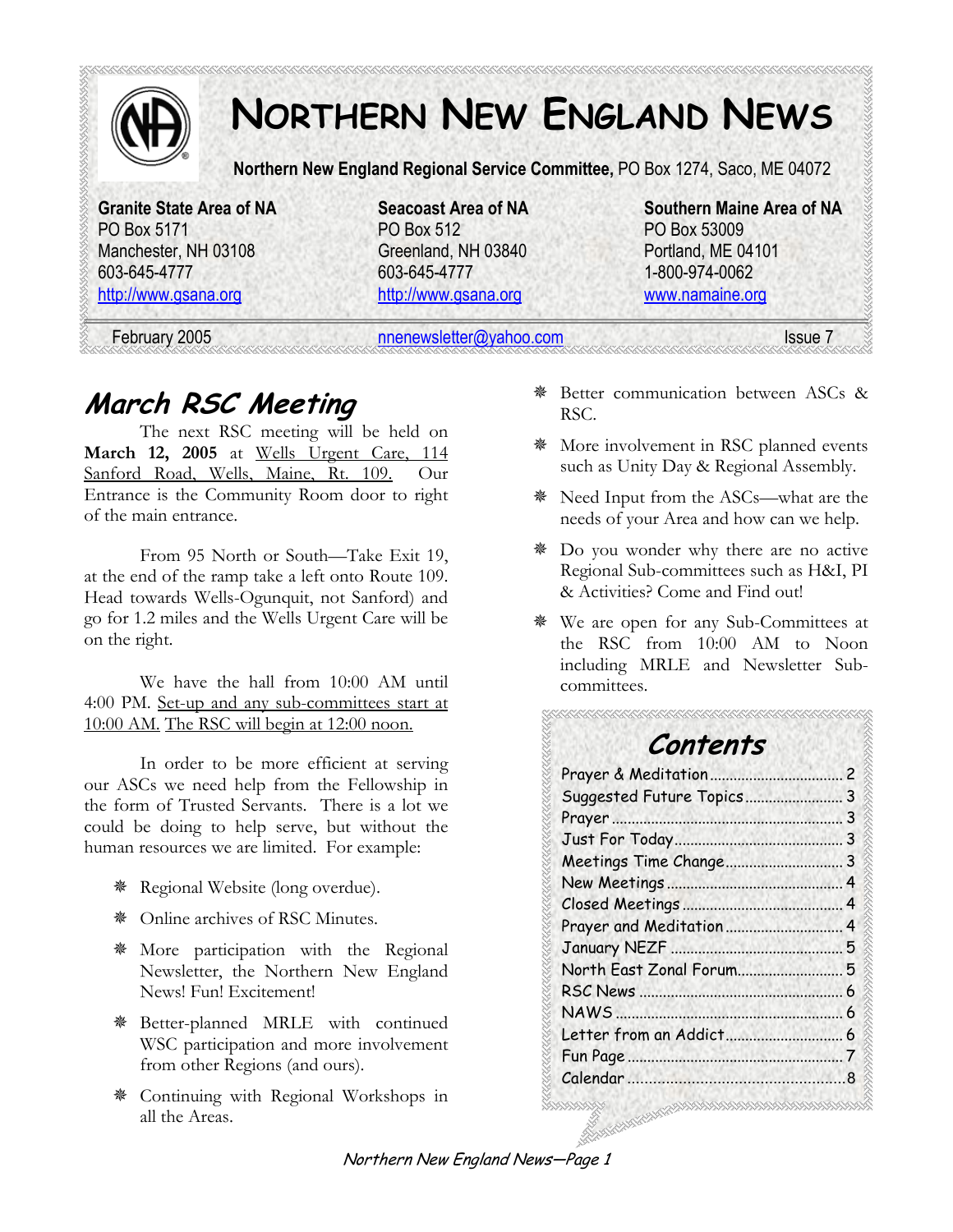# **Prayer & Meditation**

When I first learned to pray as a child there was never any doubt in my mind that the God I knew then heard and understood what my intentions always where. Somewhere in my active addiction I lost that faith. There were no prayers in my life for so many years that coming into recovery and not only being encouraged to pray but virtually forced was very foreign. The group prayers said together at meetings was so cultish to me, but I was desperate enough in my addiction to just go through the motions and do it with or without the faith to back the actions. I knew most of my family members prayed with great faith to see them through some really tough times, but I was unsure where that fit into my life. I had studied non-tradition faith practices at different times in my life to satisfy something in me that still craved learning. But none of them resonated with me in early recovery either. It took many years and several sponsors to find any sort of definition of my higher power. There just wasn't anything tangible for me to understand or describe. So, how could I pray or meditate without a clear understanding?

 Since prayer and meditation seems to be such a driving force in our recovery I was more than willing to explore what other people used. I gyrated to the Women in the fellowship who had abstract higher powers but sincere faith. I knew something was keeping me clean, besides self-will, so that was the beginning of the foundation. I read as much as I could about all sort of organized religion and still do read about different faiths. Eventually, a little bit at a time, I started to develop something I could find solace in. At first my prayers were only the NA chants from the meetings, but soon I was developing my own mantras. I was thrilled every time my recovery was reinforced with prayer that brought me comfort and serenity.

 In time, that very abstract version of a higher power began to take shape from many different faiths I had read about. I met people who practiced different faiths than I was raised with, learned what about their faith made me feel connected and used it, too. I brought bits and pieces from many different prayer styles into my life. That hippie transcendental meditation finally had some real use in my life. I was, and still am, a sponge to learn any techniques that might reinforce my faith. Taking a few yoga classes has proved invaluable for learning meditation rituals, too.

I know I'm not the only one in recovery who had lost the faith of their childhood, but the power of prayer is irrefutable. There is so much second step evidence in my life today. In the past few years a dear friend suggested I pray in a certain body position. I had stopped kneeling to pray after a very short try in early recovery with the humiliation of active addiction still too fresh in my mind. What a difference simply kneeling has made for me now! I'm so grateful to be open-minded enough today to take a suggestion even if it seems strange at first. You are all in my prayers of thanks every day for being in NA, too.

#### Member Northern New England Region



*Go to a Meeting, It Works!*

Northern New England News—Page 2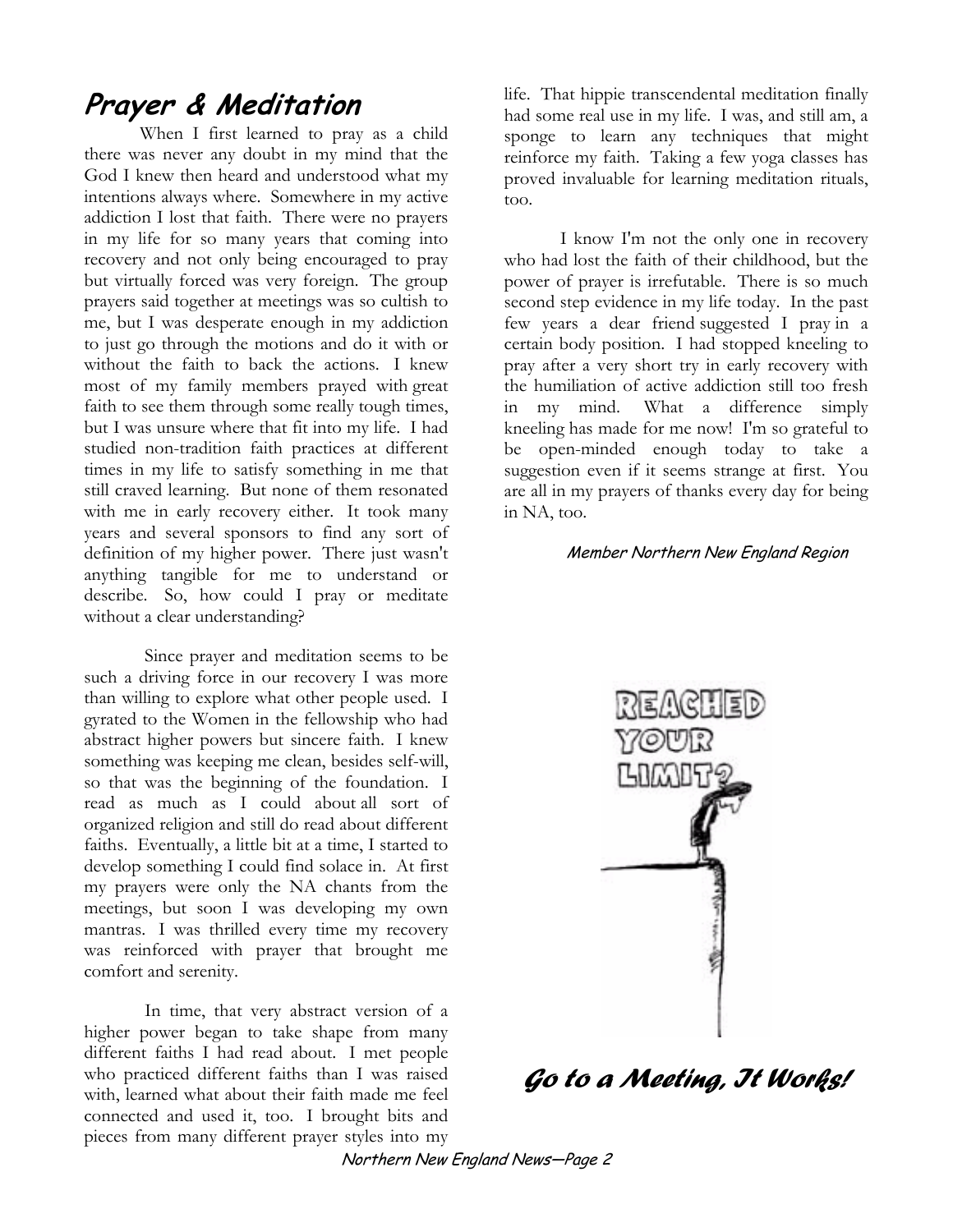

**April Issue** (deadline March 15th**)** 

 What you read listed above are the topics to be used for future "meeting in print" newsletter issues. As always, if you have felt a need to write upon an entirely different topic, go for it, as long as it is related to recovery from the disease of addiction. These are intended to stimulate your writing skills for the benefit of our readership. Thanks in advance for your participation. We know what it means when it is said… "We are not alone."

### **Just For Today**

Today I don't choose to hide inside my addiction. I reach out wholeheartedly to the recovery available for my disease (the NA Fellowship and its members). I have to because my disease is a disease that tells me "I don't have one". I must surround myself with people who know me, understand my disease, know my denial, and how it can destroy me. My disease affects all areas of my life, but I choose to take positive actions toward recovery from it. I willingly continue to grow and change by reaching out to new goals, making new mistakes, and breaking old patterns. My thinking must be geared toward positive change and action; working the Steps and letting go to surrender, living in today for all it's worth by not putting any falsehoods in or taking any truth out. I seek to accept my reality as just that…reality, by listening to others' experience, strength and hope, and taking honest suggestions.

Today, realizing that my drug use was just a symptom of my addiction, I know I cannot

recover by mere abstinence from all drugs. Today I choose to have recovery from my disease by working the Twelve Steps of NA. My life depends on it. I'm free to recover from this disease "Just for Today".

#### Reprinted with permission from the NA Way

#### **Prayer**

It has been stated that prayer is plea to alter the balance of the entire universe on the behalf of a lone petitioner admittedly unworthy.

Here is a distinct unawareness of the availability, and the subtle ease of the ultimately creative. During my exposure to the healing powers in this Miracle, growth went totally unnoticed. Without the occurrence of a "killer rush", I wasn't aware that anything had happened. As things got better, and I possibly did notice, if it wasn't "dynamite", I felt it wasn't worth bothering with. Any circumstance I am involved in can be improved simply by improving me. If I get better, we get better, and the proof is still in the pudding.

 The God that I understand can create any circumstance. If every day, I think one less negative thought, or use one less negative word, it will go unnoticed,. But in doing so, I have allowed my God to alter not only me, but the balance of the entire universe, on the behalf of a long petitioner, admittedly unworthy, with a willingness to try.

#### Reprinted with permission from the NA Way



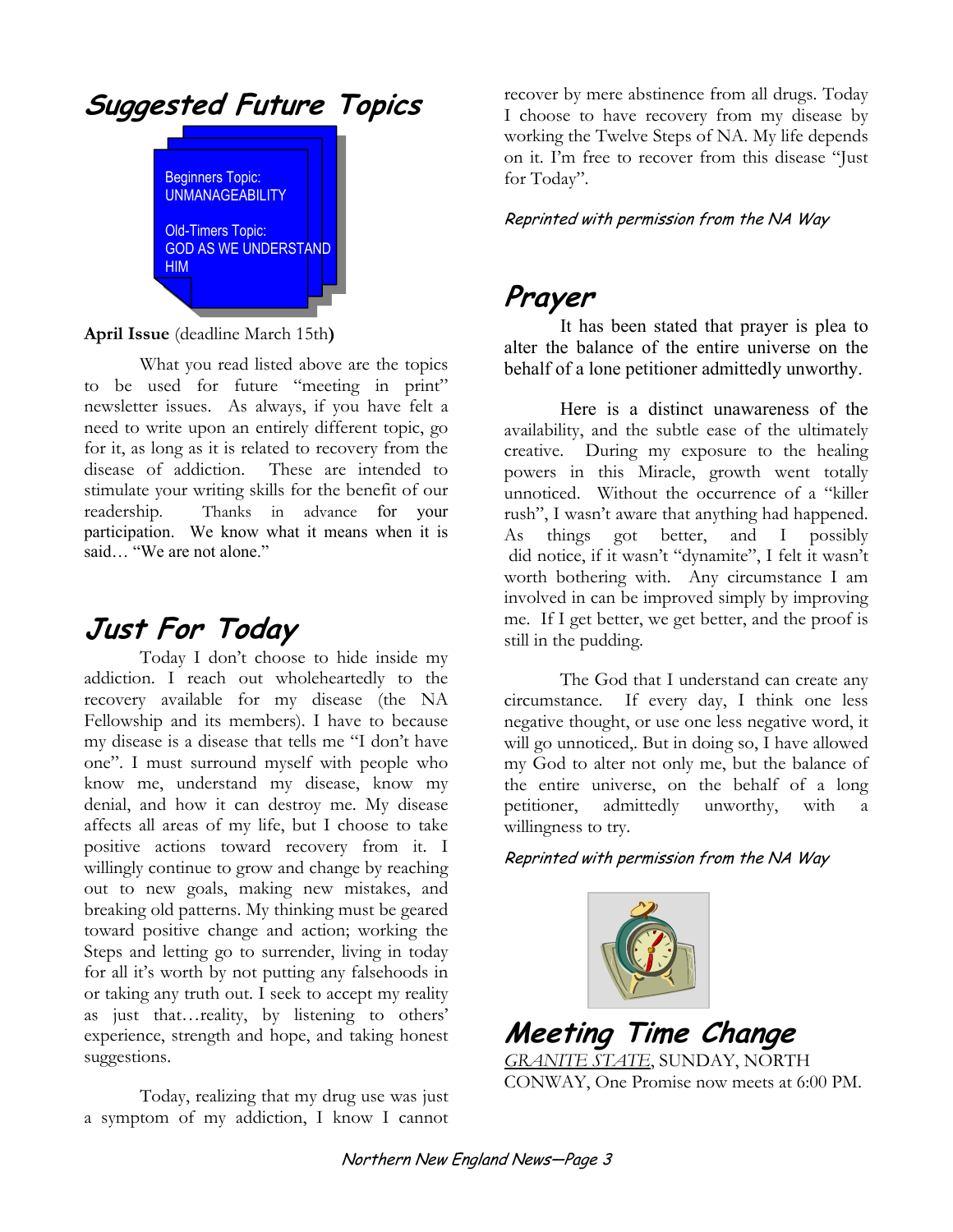#### **New Meetings**

#### *SOUTHERN MAINE*

**MONDAY, BANGOR** 7:00–8:00 PM, New Beginning, Open Discussion, Community Health & Counseling Services, 42 Cedar St., (behind Homeless Shelter)

**MONDAY, RUMFORD** 8:00–9:00 PM, Open Basic Text Discussion, St. John's Homeless Shelter, Corner of Main and Franklin

**WEDNESDAY, BANGOR** 8:30– 9:30 PM, New Beginning, Open Discussion, Community Health & Counseling Services, 42 Cedar St., (behind Homeless Shelter)

**WEDNESDAY, SACO** 12:00 Noon, Open Discussion, Holy Trinity Church, Most Holy Trinity Hall, 271 Main St., Room #4 (basement)

**FRIDAY, BANGOR** 7:00–8:00 PM, New Beginning, Open Discussion, Community Health & Counseling Services, 42 Cedar St., (behind Homeless Shelter)

**FRIDAY, PORTLAND** 6:00 PM, Women's Meeting, Open Discussion, YWCA, 87 Spring St. \*Addicts needing recovery may attend any meeting regardless of how it is listed.

# **Closed Meetings**

*GRANITE STATE* 

**TUESDAY, DOVER**, Tuesday After Work Group

**THURSDAY, DERRY**, When at the Crossroads

**THURSDAY, BERLIN**, Freedom through Recovery

**FRIDAY, DERRY**, It's About Time

**SATURDAY, DOVER,** Wake Up and Smell Recovery

**SATURDAY, FRANKLIN**, Fresh Horizons

#### **Prayer and Meditation**

 *"We sought through prayer and meditation to improve our conscious contact with God as we understood Him, praying only for knowledge of His will for us and the power to carry that out."* Step 11 - The Twelve Steps of Narcotics Anonymous

"Pivotal to our new way of life is our relationship with God; ongoing recovery requires ongoing spiritual growth. This Step describes the basis of N.A. spirituality: an active, God-centered approach to living. We have found that we can only focus on our Higher Power in the present; if we are obsessed with the past or the future there is no room for God. With practice, prayer and meditation link us with our Higher Power. We consciously orient ourselves toward God and learn to depend on spiritual guidance and direction rather than our own intelligence. N.A. does not prescribe any specific rituals or methods to make contact with God, we encourage each member to find and practice whatever works the best for them. Awareness is also a form of spiritual communication; we speak to God through our actions, and God's will for us can be revealed by other people and by the events which occur in our lives. We believe that our lives get better as true spirituality awakens, evolves, and grows in us." Paths of Recovery http://www.mwbr.net/narchive/

 What is your experience with prayer and meditation? Do you live life like a prayer, in quiet conversation with the God of your understanding, or are you just waiting for the next shoe to drop? Do you stick around to listen for the answer, or do you rush off to the next 'exciting' event that titillates your fancy? Our eleventh step gives us some clear direction for action.

 Once I made the decision to turn my life over to the care of God (something that happens frequently over time with me), I believe and have decided that my life is good. All I need to do is decide, whether in good times or bad. Does this mean every decision I've made, every action taken, or that which has happened to me since being in recovery has been to my satisfaction? Of

*(continued on page 5)*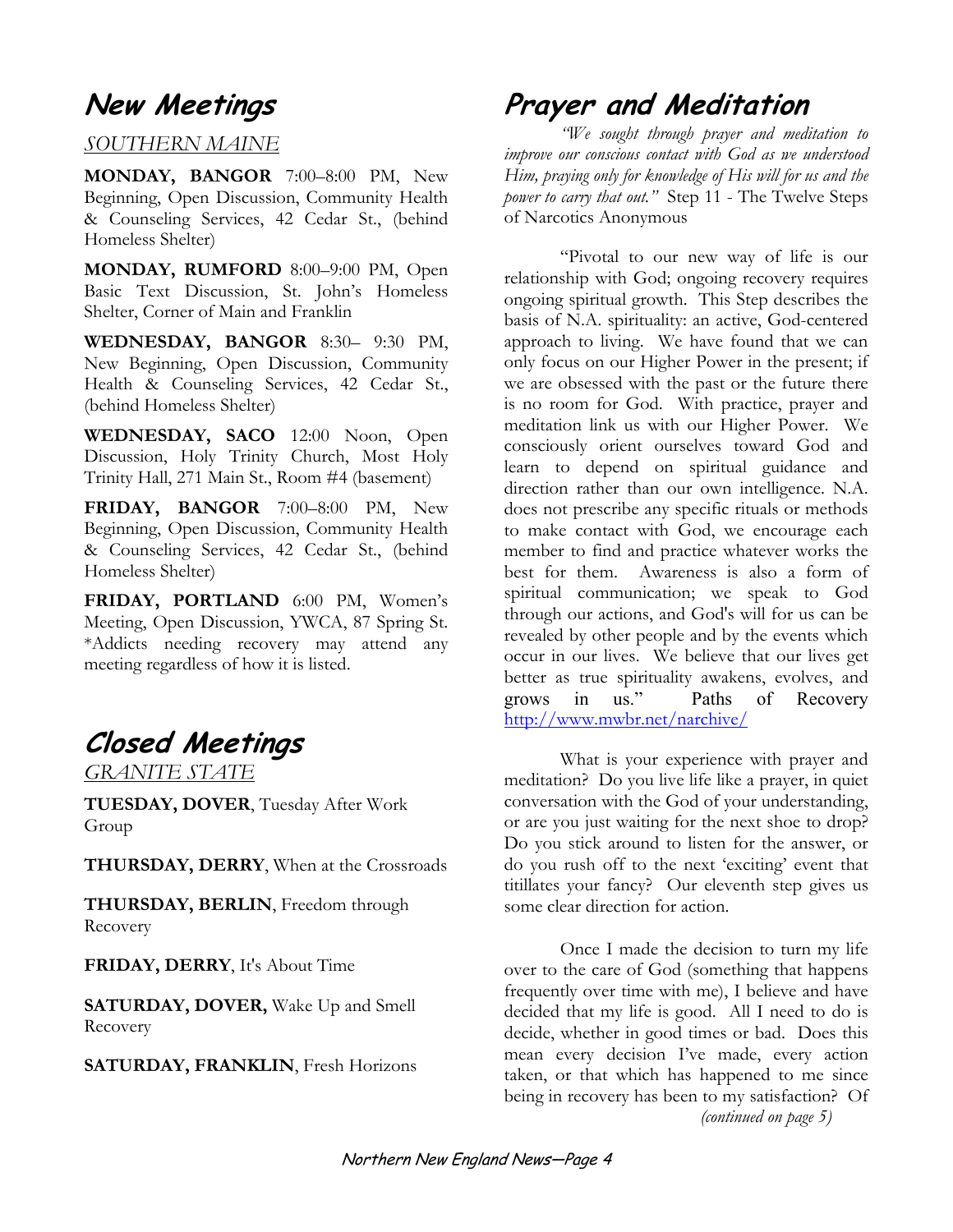#### *(Prayer & Meditation Con't from page 4)*

course not, but I believe my life is no longer for my own immediate or long-term self-gratification. The intervening steps (4-10) tell me this.

 As I live my life, more in line with God's desire for me, it has become clear my life is worth living, not something from which to run away or hide. How do I know I am living my life according to God's will for me? Clearly my life is measurably better than when I was still using. Likewise, as I have lived in recovery, not using, life has gotten progressively better. What are those measures? Can they be counted as in money, assets, children, service positions, and so on? This is hardly the case. But it is true situations, people, or things that once flummoxed me, intimidated me, or to which I would have responded negatively may now be looked upon as challenges. My belief is God wants only good for me, regardless of how painful it may become.

 Instead of acting to be sure everyone, including me, feels good, I have become more valuedcentered. This does not mean that good feelings do not follow, but good feelings are not my primary motivation for living. Living right with God, according to his purpose, as clearly articulated in Step Eleven is primary. And this is as a direct result of prayer and meditation, seeking to improve my conscious contact, valuing that which God wants for me and asking for the power to carry it out. This has made all the difference.



Mountain Valley and Mid-Atlantic Regions. On Friday Night we had an Orientation where we meet and set the agenda for the weekend. On Saturday we had the "Sharing Sessions", dominated by the Regional Input and discussions of the topic Sexual Predators in NA Meetings. Most likely, the RD and RD-A will be reporting on this in greater detail. We discussed some proposals that were submitted by Northern New England Region and also Eastern New York Region. These proposals (motions) concerned when we meet, what percentage of votes to pass a proposal, and having a longer open forum session.

During our Open Forum Session we talked a lot about bilingual and Spanish language meetings. Eastern New York even has a Spanish speaking Area. Also talked about how conventions can destroy the infrastructure of local subcommittees.

> Three of our delegates belong on World Services workgroups. They are: Public Relations, Basic Text Revision and the NA Way.

> On Sunday, we were given a revised Power Point Presentation. It was significantly improved over the viewing we had in Augusta in December. This PPP has been approved by the NEZF as a first release after a few minor edits. This could be a great tool for Workshops and Assemblies, etc. There was much more, but gotta save something to report to RSC. *Thanks, RD-A*

### **January NEZF**

Just came back from the North East Zonal Forum in the Mountain Valley Region. It was very cold and the "Blizzard of 2005" was bearing down on us. There were 10 regions present out of the 13 member regions. In addition to the Delegates and Chair, Vice Chair, Secretary, there were around 15 observers, mostly from the

#### **North East Zonal Forum**

The next few North East Zonal Forum Meetings are:

- July 2005 New England Region
- January 2006 New Jersey Region
- June 2006 **Northern New England Region!!!** (better start planning)

Northern New England News—Page 5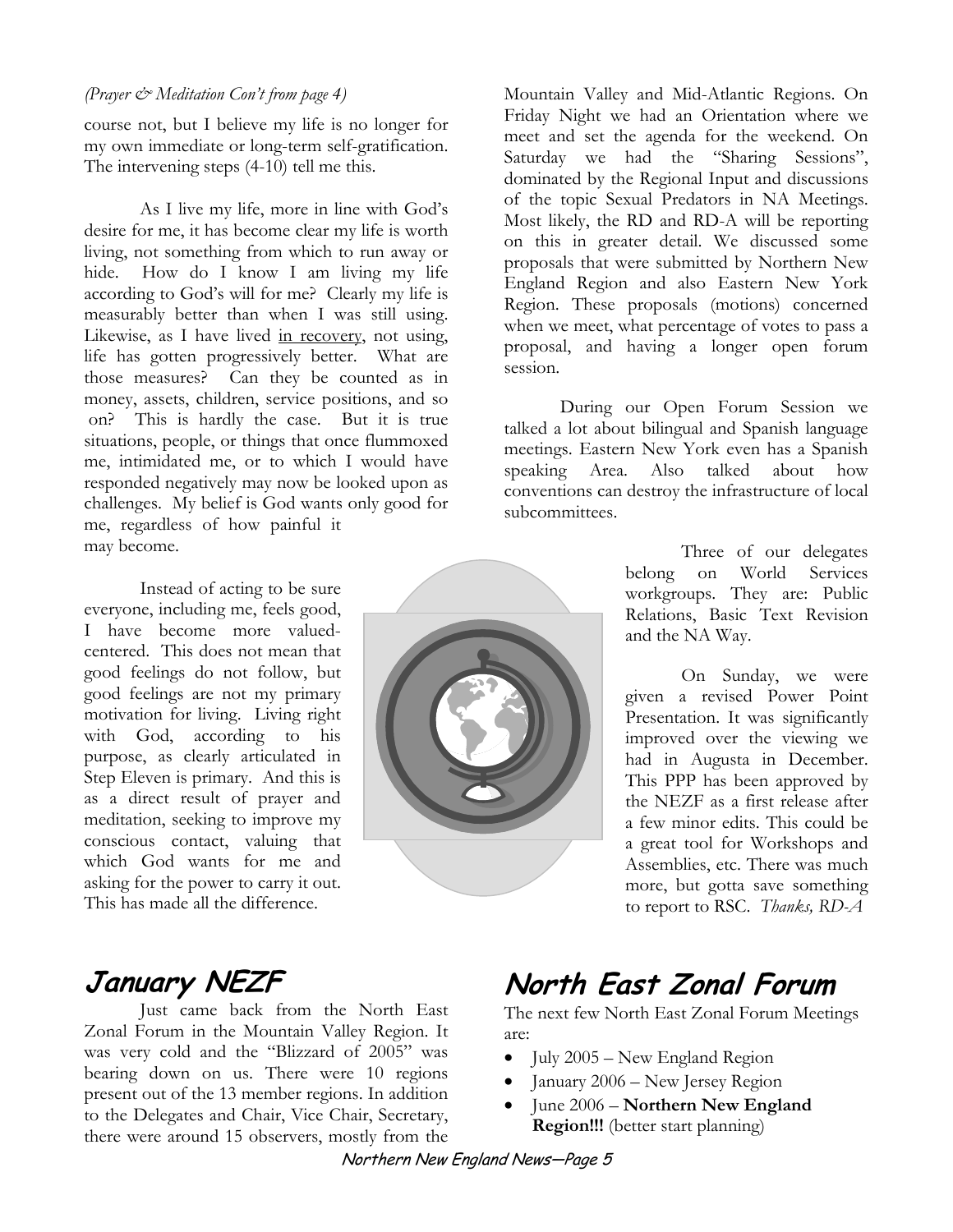- January 2007 Northern New Jersey
- June 2007 Northern New York
- January 2008 Western New York

#### **RSC News**

- Next RSC March 12 in Wells, ME
- Next Regional Workshop will be held April 9 in GSA most likely in Franklin, NH
- MRLE IX will be held December 2,3,4 in Alfred, ME
- There was no quorum at the last RSC, so the Newsletter Guidelines are up for approval in March
- Speaking of the March RSC, **budgets** are due
- Open positions are Treasurer and Vice Chair
- Total donations from groups/RSC to NAWS (from Annual Report) are \$3,054.23 from fiscal year July 1, 2003 to June 30, 2004. The total amount from the previous fiscal year was \$1,103.19

### **NAWS**

The NAWS Annual Report is available. Now we can get electronic subscriptions for the NA Way and NAWS News at www.na.org Paper or electronic issues, but not both. Here are a few dates for your calendar

- February to December 2005 Solicitation of personal experience for the Basic Text
- April 1, 2005 Deadline for WSC Seating Request
- April 15 17 World Wide Workshop, Burbank, California
- April 21 23, 2005 World Board Meeting
- May 27 29 World Wide Workshop, Nashville, Tennessee
- May July 2005 Review period for section one of the Public Relations Handbook
- July 14 16, 2005 World Board Meeting
- Aug. 1, 2005 Deadline for Regional Motions
- August 1, 2005 Deadline for Self Nominations
- September  $1 4$ , 2005 World Convention in Honolulu, Hawaii

#### **Letter from an Addict**

Hello Family, I am an addict and my name is \_\_\_\_\_\_\_\_\_\_, I really felt compelled to write in your news letter in regards to the meetings that are closing in you're area, although I am no longer a member of the granite state area it is most definitely where my heart is. I am so blessed to have gotten my foundation of recovery in the great state of New Hampshire and had a sponsor who instilled in me the importance of service, I have been in recovery a few 24 hours and unfortunately there seems to be 10% of the addicts doing 90% of the service 100% of the time. I Love NA and it saved my life as did the members of the GSA who loved me until I could love myself and had faith in me until I developed some of my own, and that is why I and I can only speak for myself try to do what ever service I can to keep the message of recovery alive and well in the Bay Area of Florida, I am so grateful to NA for giving me my life back that I will do what ever is necessary to give back what was so freely given to me, It costs nothing to belong to NA, you are a member when you say you are. It is important to continue to carry the message to other addicts still suffering and let them know there is a way out and that way is Narcotics Anonymous that no addict seeking recovery need ever. You may very well be the only voice some addicts ever hear and if a meeting is having a problem with attendance then please rally around that meeting and show some support, it has been my experience that if you open a meeting and make coffee they will come, and I want to give the area some props as well because of the fact that you folks are so new comer friendly is probably a very large reason I am clean today, and I thank you daily for my recovery because this is a we program not an I program, and that doesn't mean we all have to have savior behavior.

We are here to carry the message not the mess. Anyway I just wanted to express my concern as to the meetings closing and to let you know there is power in prayer and I will forever keep the granite state area in my prayers.

In Loving Service, *Member of Bay Area, Florida Region*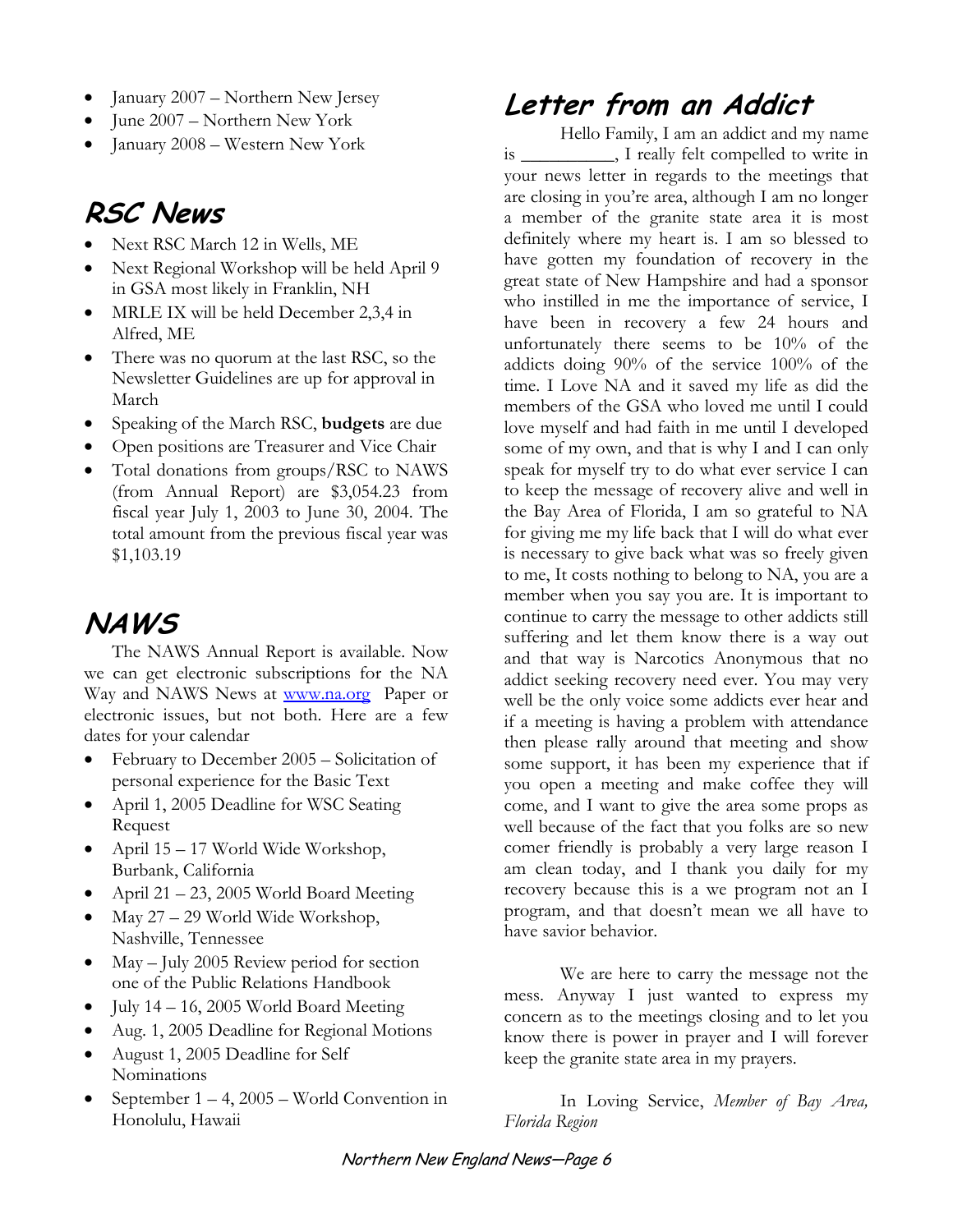# **NA Fun Page**

# Prayer & Meditation

| T             | S             | V             | Y            | $\mathbf R$    | ${\bf S}$     | ${\bf S}$     | $\mathbf U$               | A            | Z             | $\mathbf R$  | $\mathbf{O}$ | Y                         | Ε            | E         |
|---------------|---------------|---------------|--------------|----------------|---------------|---------------|---------------------------|--------------|---------------|--------------|--------------|---------------------------|--------------|-----------|
| V             | $\mathcal{C}$ | $\, {\bf P}$  | G            | W              | $\mathbf D$   | T             |                           | $Q$ V        | E             | E            | $\mathbf{L}$ | $\mathbf{A}$              | E            | E         |
| $\mathbf{A}$  | $\mathcal{C}$ | $\mathbf T$   | $\mathbf I$  | $\overline{O}$ | ${\bf N}$     | $\mathbf{M}$  | $\mathbf{L}$              |              | W W           | E            | $\mathbf D$  | D                         | $\mathbf R$  | V         |
| $\mathbf{A}$  | $\mathbf{F}$  | Z             | $\mathbf{P}$ | $\mathbf{R}$   | A             | G             | $\overline{O}$            | $\mathbf U$  | $\mathbf V$   | $\mathbf H$  | $\mathbf T$  | $\mathbf{O}$              | Q            | $H_{\rm}$ |
| X             | ${\bf S}$     | $\bf{B}$      | $\mathbf M$  | $\mathbf{Y}$   | $\mathbf{I}$  | ${\bf P}$     | $\mathbf R$               | ${\bf E}$    | S             | $\bf L$      | $\mathbf R$  | $\mathbf T$               | $\mathbf{A}$ | D         |
| K             | Y             |               | K Y          | $\, {\bf B}$   | $\mathbf R$   | $\mathbf T$   | $\bf{I}$                  | $\mathbf{P}$ | $\mathbf I$   | E            | W            | $\mathbf R$               | W            | M         |
| $\mathbf T$   | $\bf J$       | $\mathcal{C}$ | $\mathbf I$  | ${\bf E}$      | Z             | $\mathbf L$   | $\mathbf U$               | ${\bf S}$    | $\mathbf I$   | X            | $\mathbf R$  | $\mathbf{O}$              | $\mathbf{A}$ | W         |
| X             | $\mathcal{C}$ | $\, {\bf B}$  | H            | ${\bf N}$      | ${\bf E}$     | $\mathbf F$   | T T                       | $\mathbf{A}$ | $\, {\bf P}$  | J            | $\mathbf T$  | ${\bf F}$                 | $\bf K$      | G         |
| D             | E             | G             | $\mathbf{P}$ | $\bf{B}$       | ${\bf G}$     | $\mathbf E$   | $\boldsymbol{\mathrm{F}}$ | H            | $\mathbf{L}$  | $\mathbf F$  | $\bf I$      | $\mathbf T$               | E            | ${\bf N}$ |
| V             | $\mathbf I$   | $\mathbf{P}$  | $\mathbf R$  | $\mathbf I$    | ${\bf N}$     | $\mathcal{C}$ | $\mathbf I$               | $\mathbf{P}$ | $\mathbf{L}$  | ${\bf E}$    | ${\bf S}$    | S                         | ${\bf N}$    | $\rm I$   |
| H             | G             | ${\bf D}$     | D            | $\mathbf I$    | Q             | $\bf J$       | K                         | Z            | $\mathcal{O}$ | $\mathbf{P}$ | H            | U                         | $\mathbf I$  | K         |
| G             | W             | $\bf K$       | ${\bf N}$    | Ε              | $\mathbf T$   | $\mathbf{A}$  | $\mathbf T$               | $\bf{I}$     | $\mathbf D$   | ${\bf E}$    | M            | $\mathbf{J}$              | ${\bf N}$    | E         |
| $\mathcal{O}$ | $\mathbf T$   | G             | Q            | ${\bf N}$      | $S_{\text{}}$ | $\mathbf C$   | E                         | $\mathbf R$  | $\mathbf G$   | $\mathbf T$  | Q            | $\boldsymbol{\mathrm{F}}$ | G            | E         |
| D             | E             | $\mathbf X$   | $\mathbf{V}$ | U              | ${\bf D}$     | Y             | Z                         | $\mathbf T$  | $\mathcal{C}$ | $\mathbf{V}$ | $\mathbf M$  | $\mathbf D$               | ${\bf S}$    | ${\bf S}$ |
| X             | $\mathbf{P}$  | Z             | ${\bf S}$    | T              |               |               | W Y W                     | $N_{\odot}$  | G             | D            | $\mathbf R$  | $\boldsymbol{F}$          | W            | D         |

ACTION ASKING AWAKENING BELIEVE GOD HIGHER POWER JUST FOR TODAY LISTENING MEDITATE PRINCIPLES RESULTS SEEKING SPIRITUAL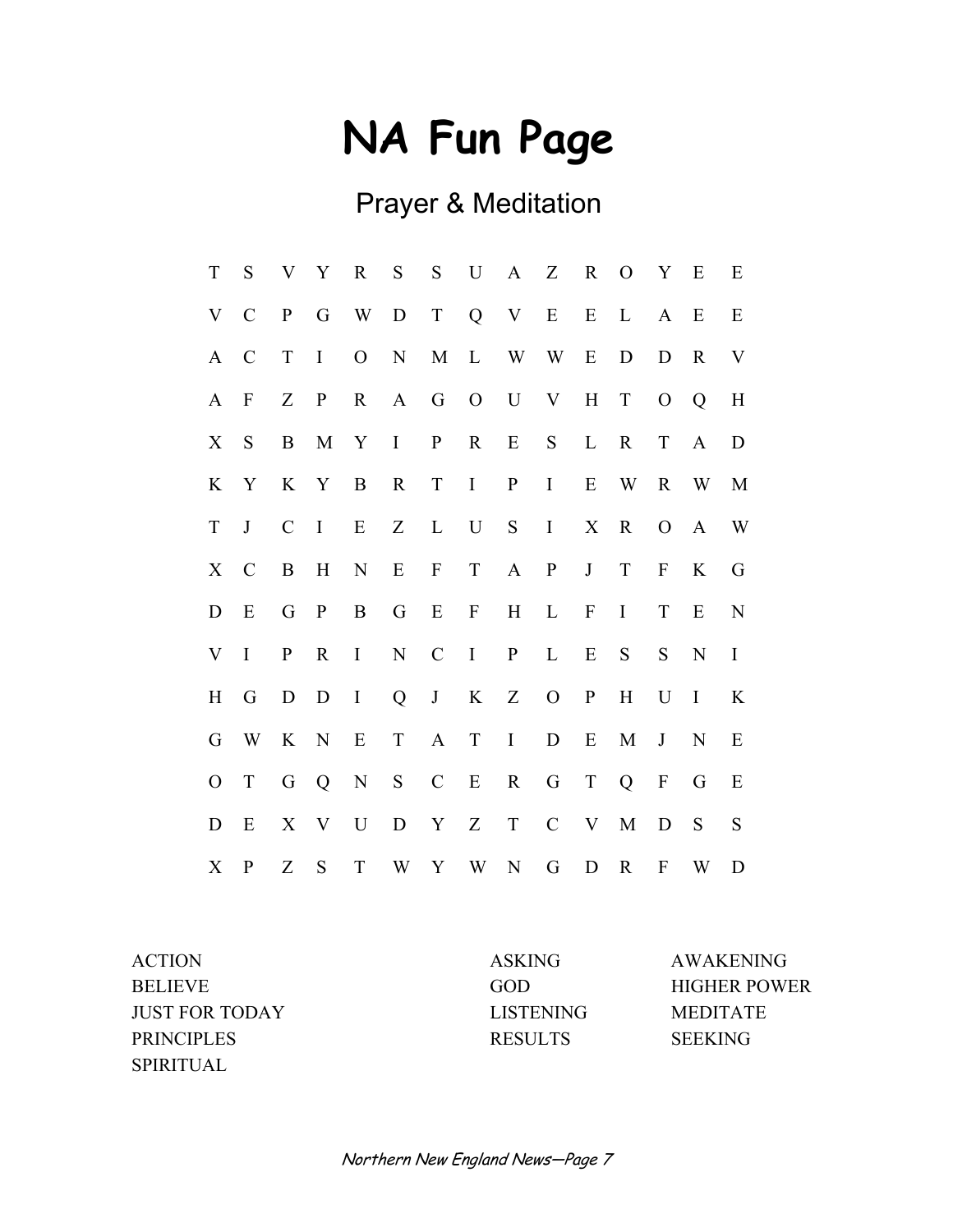## **February 2005**

#### **Northern New England Region of NA – Calendar of Events**

| <b>SUNDAY</b>                                                                                                                                                                     | <b>MONDAY</b>  | <b>TUESDAY</b> | <b>WEDNESDAY</b> | <b>THURSDAY</b> | <b>FRIDAY</b>                                                                                                                                                      | <b>SATURDAY</b>                                                                                                                                                                                                                          |
|-----------------------------------------------------------------------------------------------------------------------------------------------------------------------------------|----------------|----------------|------------------|-----------------|--------------------------------------------------------------------------------------------------------------------------------------------------------------------|------------------------------------------------------------------------------------------------------------------------------------------------------------------------------------------------------------------------------------------|
| Granite State H&I will be<br>meeting Feb. 6th in<br>Manchester at the VA<br>Hospital, at 12 Noon, before<br>Area Service                                                          |                | 1              | 2                | 3               |                                                                                                                                                                    | 4 5                                                                                                                                                                                                                                      |
| 6<br><b>Granite State ASC</b><br>Will be meeting in<br>MANCHESTER at the VA<br>Hospital, Smyth Rd. 1:45 PM<br><b>Seacoast ASC</b><br>Wentworth Douglas Hosp.<br>Dover, NH 12 Noon | $\overline{7}$ | 8              | 9                | 10              | 11                                                                                                                                                                 | 12<br><b>Granite State Valentine's</b><br>Day Dance, Nashua, NH<br>4 - 6:00 PM H & I Orientation<br>6 - 7:00 PM Pot Luck<br>7 - 8:00 PM Meeting<br>8 - 9:00 PM Dating Game<br>9 - Midnight Dance Church of<br>Good Shepard, 214 Main St. |
| 13                                                                                                                                                                                | 14             | 15             | 16               | 17              |                                                                                                                                                                    | 18 12 Noon SMA Bangor 19<br>Acadia Hosp, 268 Stillwater<br><b>Southern Maine Dance</b><br>Dancing, Food & Fun<br>8:30 - 11:00 PM, Church of<br>the Holy Spirit, 1047<br>Congress St. Portland, Maine                                     |
| 20                                                                                                                                                                                | 21             | 22             | 23               | 24              | 25<br>Southern Maine, Winter Unity Fest 25, 26, & 27 at<br>the Notre Dame Spiritual Center in Alfred, Maine.<br>No Children permitted (except for nursing infants) | 26                                                                                                                                                                                                                                       |
| 27                                                                                                                                                                                | 28             |                |                  |                 |                                                                                                                                                                    |                                                                                                                                                                                                                                          |

**To submit an event for the Calendar, email the information along with the name of your Area to nnenewsletter@yahoo.com**